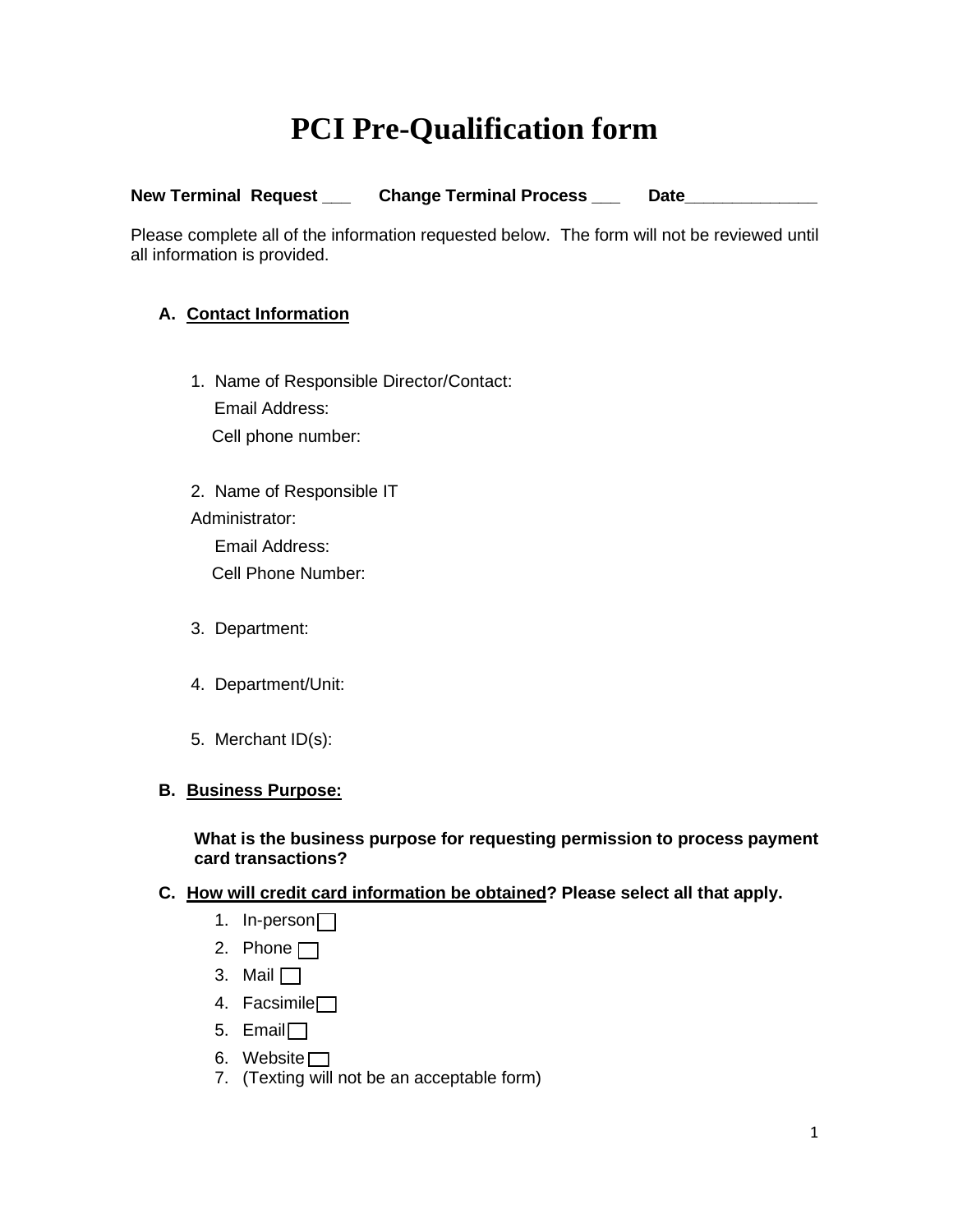#### **D. How will credit card information be processed? Please select all that apply.**

- 1. IP Terminal
- 2. Wireless Terminal, Tablets, Clover-Go
- 3. POS-Purchased System
- 4. POS-Customized System<sup>-1</sup>
- 5. WesternU Hosted Website<sup>1</sup>
- 6. Third-party Hosted Website
- **E. If a third party is processing payment card information on your department's behalf, please provide the name and PCI certification (i.e., if you are listing a third-party POS system and a third-party hosting the website)**

| Name of third party:        |  |
|-----------------------------|--|
| <b>Third Party Contact:</b> |  |
| Title of Third-Party        |  |
| Contact: N/A                |  |

**F. If a third party is processing, storing or otherwise accessing payment cards on**

**WesternU's behalf, has the WesternU Security Addendum been signed?**

Yes (If Yes, please provide copy) $\Box$ No (If No, please explain and provide expected date of completion) Not Applicable

- **G. Describe how you ensure credit card data is destroyed after processing is completed?**
- **H. In what physical location(s) will credit cards be processed and how will the device be secured when not in use?**
- **I. If your request is for a change, list all individuals who will/does handle payment card information and/or process payment cards in your department (list individuals who have not otherwise been provided in prior submissions):**